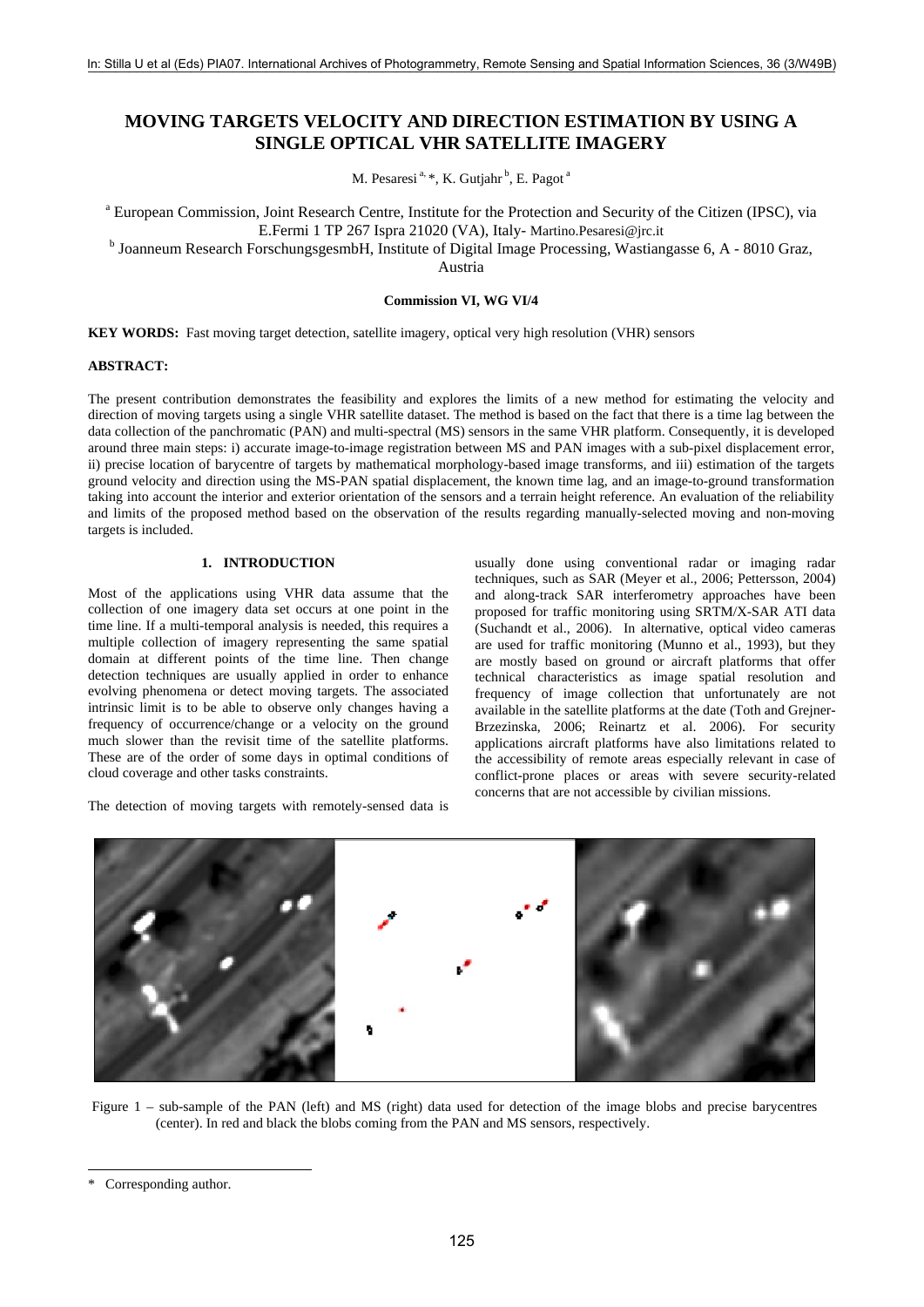The proposed methodology changes radically the perspective by exploiting the fact that in reality satellite VHR optical systems have two different sensors on board, respectively multispectral (MS) and panchromatic (PAN), which do not capture the information instantaneously but with a given time lag between the two data collections. By knowing the exact time lag between the two data collections, it is possible to estimate the target's ground velocity with the approximation of the pixel size. The shift of fast-moving features in the PAN and MS images produced by the time lag between the two image data collections are well known characteristics of VHR data (Dial 2003), but no systematic evaluation of the reliability if this information for estimation of the target velocity is available in the literature at the date. Usually this characteristic of VHR satellite data is considered as an artefact to be fixed for improving the image-to-image matching and digital surface extraction from stereo-pairs (Baltsavias and others 2001, Jacobsen 2005).

The detection of moving targets using remotely-sensed data has a clear connection with the support to all the activities related to traffic monitoring, estimation of traffic volume, and the modelling and planning of the traffic both in the terrestrial and maritime environment. An important application field can also be related to security and defence, where it is important to know if, and possibly where, there are moving vehicles or in general targets in the scene under analysis, with the estimation of ground velocity and direction. Moving vehicles detection using remotely sensed data could be also important in case of necessity to estimate the illegal border crossing of goods and people on remote areas difficult to control with traditional approaches.

#### **2. THE PROPOSED METHOD**

## **2.1 Processing flow**

The concept presented here is tested using a part of VHR data coming from the Quick Bird® satellite of Digital Globe, having nominally 0.6 and 2.4 meter spatial resolution of the panchromatic and multi-spectral sensor, respectively. The processing flow consists on six steps as follow:

- 1. Fusion of the MS channels in order to simulate the spectral response of the panchromatic P
- 2. MS and P resolution matching
- 3. Image-to-image registration by correlation matching of the MS output of point (2) on the panchromatic channel using the latter as reference
- 4. Rough selection of potentially interesting target points (fuzzy markers)
- 5. Automatic refinement of the targets location
- 6. Estimation of the targets ground velocity

Steps 1 and 2 are functional to the preparation of the image-toimage registration, with the objective to use the multi-spectral data (MS) of the sensor for creating an MS-derived image as similar as possible to the spectral characteristics of the panchromatic (P) image. For Quickbird images the fusion is done by spectral averaging all the values of the MS sensor, simulating the frequency response of the P sensor. To ensure same gray value distributions a histogram matching is applied to the fused MS-image with the panchromatic image serving as reference. In order to reach the resolution of the P sensor, the MS-derived image was then over-sampled by a factor 4 through bi-linear resampling approach. The original P image was filtered by a 4 x 4 low-band-pass convolution filter in order to create an image with similar spatial characteristics to the MSderived image, but without loosing the accuracy on the location of the barycentre of the targets.

Steps 3, 4, 5 are described in the following paragraph 4, and the final step 6 is detailed in paragraph 5.

## **2.2 Accuracy considerations**

The time lag  $\Delta t_{Pan,MS}$  between the MS and P sensor acquisition is the limiting factor for the velocity determination. Obviously a coarse estimation can be found according to

$$
v = \frac{\Delta d_{Pan,MS}}{\Delta t_{Pan,MS}}
$$
 where  $\Delta d_{Pan,MS}$  is the length of the

displacement vector between the target locations in the MS and P image. In case of Quickbird, the time lag is about 0.2 sec and the nominal spatial resolution of the panchromatic and multispectral sensor is 0.6 and 2.4 meters, respectively. Thus a target velocity of 50 km/h corresponds to 4.7 pixels in the P image or, the other way around, a displacement of 1 pixel corresponds to about 10 km/h.

As a consequence reliable velocity results can only be achieved if sub-pixel accuracy is ensured throughout the processing flow, most particularly for the image-to-image registration and the target localization. Since the velocity can be estimated from relative displacements, the absolute location accuracy and the quality of the reference height information are of minor importance.

#### **3. MOVING TARGET DETECTION**

 As the accuracy of the estimated velocity depends on the quality of the measured displacement vectors, an image-toimage registration is required. Therefore, a dense grid of points in the modified P image is identified with the fused MS image, applying image matching techniques (Paar and Pölzleitner, 1992). These points are used to calculate an affine transformation between both images. Poor identification results are filtered by the back-matching distance and additionally can be removed during the polynomial calculation by looking at the individual point residuals.



Figure 2 – estimated velocity for the selected targets (objects)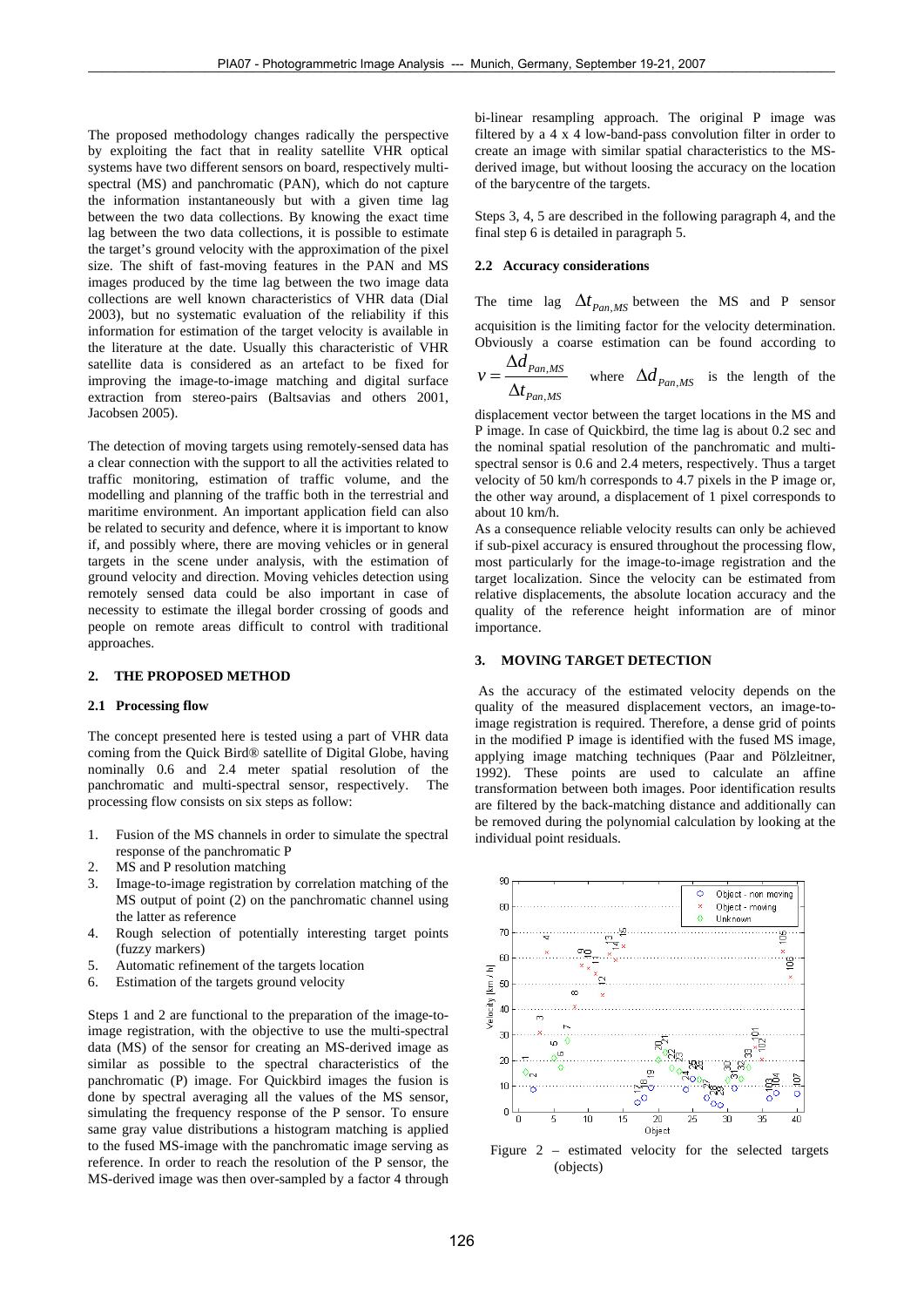We chose a grid of 10 by 10 pixels in the area of interest (1000 by 1000 pan-pixels) yielding about 9000 tie-points (TP´s) candidates. These points where first filtered using a threshold of 0.5 pixels for the back-matching distance. When fitting an affine polynomial to the remaining 1901 points again 198 tiepoints where eliminated because of their poor residual statistic. The residual statistics of the polynomial fitting is summarized in Table 1. Finally, the fused MS image is warped to the P image using the found affine transformation.

| 1703 TP's      | Column [pxl]   Line [pxl]   Length |         | [pxl] |
|----------------|------------------------------------|---------|-------|
| Std.Dev.       | 0.76                               | 0.81    | 1.11  |
| Mean           | 0.00                               | 0.00    | 0.99  |
| Minimum        | $-1.89$                            | $-2.02$ | 0.04  |
| <b>Maximum</b> | 187                                | 2.02    | 2.59  |

Table 1: Residual statistics of the polynomial transformation calculation

The rough selection of potentially interesting target points on step 4 of the processing flow has been solved by visual inspection of the images after the image-to-image automatic matching. The procedure was the following: a disk of radius r overlapping interesting targets (moving and stable objects) was manually digitised and recorded in a separate image layer. Stable targets were acquired in order to have an indirect measure of the image-to-image registration intrinsic error. The disk serves as fuzzy marker with a spatial fuzziness proportional to parameter r. In this case r=15 pixels (corresponding to a radius of 9 meters on the ground) was chosen in order to include any potential interesting target such as cars and/or trucks.

The precise location of the targets (step 5) was calculated using a procedure based on mathematical morphology and involving the detection of the image structures (blobs) related to the manually-fuzzy-selected targets together with the calculation of the precise barycentre of these image blobs.

In order to detect both targets brighter and darker than the



Figure 3 – estimated velocity of targets overlaid on the PAN image. Red, green and blue targets were classified as "moving", "unknown", and "non-moving", respectively, by visual inspection.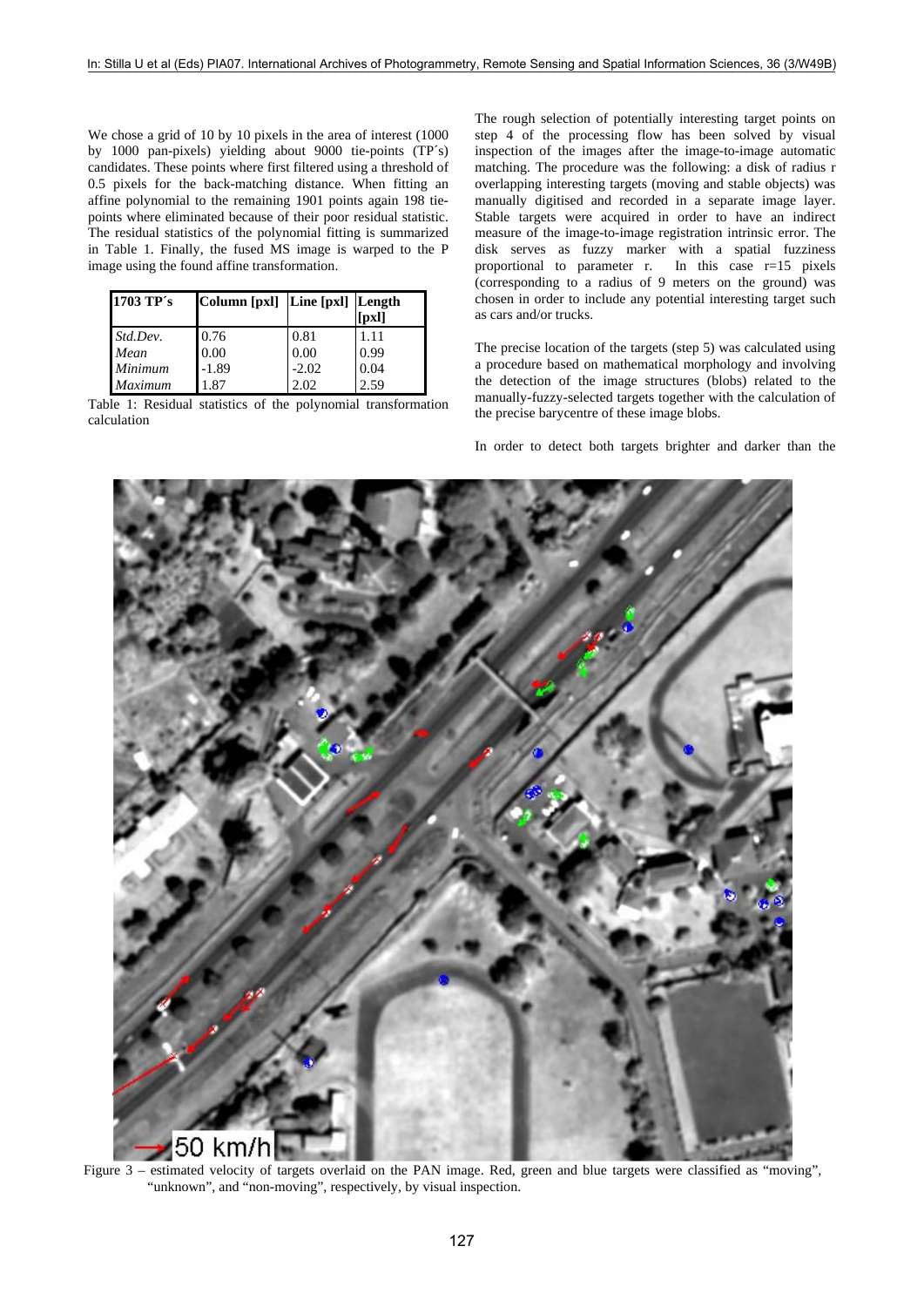surrounding image background, the procedure used a parallel approach based on the calculation of the residuals of morphological opening and morphological closing by reconstruction, respectively.

In particular, the image blobs of brighter targets of the image  $T_{bright}(f)$  are calculated by the white top-hat by reconstruction (RWTH) morphological transform as follows:

$$
T_{bright}(f) = RWTH(f) > 0
$$
  

$$
f - \gamma_R^{(n)}(f) > 0
$$
 (1)

While the image blobs corresponding to the darker targets of the image  $T_{dark} (f)$  are calculated by the black top-hat by reconstruction (RBTH) morphological transform as follows:

$$
T_{dark}(f) = RBTH(f) > 0
$$
  
\n
$$
\phi_R^{(n)}(f) - f > 0
$$
\n(2)

Where  $\gamma_R^{(n)}(f)$  and  $\phi_R^{(n)}(f)$  are the opening and closing by reconstruction, respectively, with a structuring element of size  $(n)$  of the input image  $(f)$  (Soille 2003, p.212). The target blobs were derived from the support area of the  $RWTH(f)$  and  $RBTH(f)$ , defined as the region of pixels in the transformed image  $T_{bright}(f)$  or  $T_{dark}(f)$ , having residuals greater than zero. The size  $(n)$  of the structuring element used here is of course linked to the size of the targets we want to detect as bright or dark structure in the image: in this case the minimal 3x3 box was sufficient.

The barycentre of the detected blobs is then calculated by simply averaging the x and y image coordinates of all pixels belonging to each specific blob. Other alternatives have been tested as the detection of the extrema (regional maxima and regional minima for bright and dark blobs, respectively) of the grey-level functions associated with the blobs, or the weighted average of the coordinates by the intensity of the blob contrast. However, by analysing the estimated displacement of stable targets, the results of these more complicated procedures were not reducing this displacement but increasing it by a factor of about 5 to 10 % with respect to what we obtained with the simple coordinate averaging method. Therefore, the last method was chosen in the following.

## **4. ESTIMATION OF THE TARGETS' GROUND VELOCITY**

#### **4.1 Ground-to-image and inverse transformation**

To determine the velocity (step 6 of the processing flow), the barycentre pixel coordinates of the detected blobs in the preprocessed MS and PAN images had to be geo-referenced. This was based on a so-called image-to-ground transformation which requires the additional information on the interior and exterior orientation of the sensors at the acquisition time of the image and a height reference. In case of Quickbird or Ikonos sensors, the rational polynomial coefficients (RPC´s) are supplied with the image data and directly describe the ground-to-image transformation by two fractions of cubic polynomials:

$$
x = \frac{f_x(X, Y, Z)}{g_x(X, Y, Z)} \text{ and } y = \frac{f_y(X, Y, Z)}{g_y(X, Y, Z)}
$$
(3)

The original sensor polynomials depend on geographic coordinates  $(\lambda, \varphi, h)$  but we prefer the representation in an Earthcentred, Earth-fixed Cartesian system  $(X, Y, Z)$ .

**4.1.1** Image-to-map transformation

Calculation of East and North ground coordinate for given height. Approximations for East and North:

$$
\overline{r} = (r - r_0)/\mu_r
$$
\n
$$
\overline{r} = \frac{L_{1,1} + L_{1,2} \cdot \overline{\lambda} + L_{1,3} \cdot \overline{\phi} + L_{1,4} \cdot \overline{H}}{L_{2,1} + L_{2,2} \cdot \overline{\lambda} + L_{2,3} \cdot \overline{\phi} + L_{2,4} \cdot \overline{H}}
$$
\n(4)

$$
\overline{c} = (c - c_0)/\mu_c
$$
  
\n
$$
\overline{c} = \frac{C_{1,1} + C_{1,2} \cdot \overline{\lambda} + C_{1,3} \cdot \overline{\phi} + C_{1,4} \cdot \overline{H}}{C_{2,1} + C_{2,2} \cdot \overline{\lambda} + C_{2,3} \cdot \overline{\phi} + C_{2,4} \cdot \overline{H}}
$$
\n(5)

Solve for  $\phi$  and  $\lambda$  :

$$
\left(L_{1,2} - \bar{r} \cdot L_{2,2}\right) \cdot \bar{\lambda} + \left(L_{1,3} - \bar{r} \cdot L_{2,3}\right) \cdot \bar{\phi} =
$$
\n
$$
\left(L_{2,1} + L_{2,4} \cdot \bar{H}\right) \cdot \bar{r} - \left(L_{1,1} + L_{1,4} \cdot \bar{H}\right)
$$
\n(6)

$$
(C_{1,2} - \overline{c} \cdot C_{2,2}) \cdot \overline{\lambda} + (C_{1,3} - \overline{c} \cdot C_{2,3}) \cdot \overline{\phi} =
$$
  

$$
(C_{2,1} + C_{2,4} \cdot \overline{H}) \cdot \overline{c} - (C_{1,1} + C_{1,4} \cdot \overline{H})
$$
 (7)

**4.1.2** Inverse normalization to get  $\phi$  and  $\lambda$ .

Iterate for East (X) and North (Y):  
\n
$$
r = r(\vec{X} + d\vec{X})
$$
\n
$$
r = r(\vec{X}_0) + \frac{\partial r}{\partial \lambda} \cdot d\lambda + \frac{\partial r}{\partial \phi} \cdot d\phi + \frac{\partial r}{\partial H} \cdot dH
$$
\n
$$
c = c(\vec{X} + d\vec{X})
$$
\n
$$
c = c(\vec{X}_0) + \frac{\partial c}{\partial \phi} \cdot d\lambda + \frac{\partial c}{\partial \phi} \cdot d\phi + \frac{\partial c}{\partial \phi} \cdot dH
$$
\n(9)

$$
c = c(X_0) + \frac{\partial c}{\partial \lambda} \cdot d\lambda + \frac{\partial c}{\partial \phi} \cdot d\phi + \frac{\partial c}{\partial H} \cdot dH
$$

$$
\frac{\partial r}{\partial \lambda} \cdot d\lambda + \frac{\partial r}{\partial \phi} \cdot d\phi + \frac{\partial r}{\partial H} \cdot dH = r - r(\vec{X}_0)
$$
 (10)

$$
\frac{\partial c}{\partial \lambda} \cdot d\lambda + \frac{\partial c}{\partial \phi} \cdot d\phi + \frac{\partial c}{\partial H} \cdot dH = c - c(\vec{X}_0)
$$
 (11)

## **4.1.3** Calculus of the solutions

The solution of the inverse transformation can be found iteratively using Taylor series expansions. It is a well known and documented problem that the meta-information has a limited and variable absolute accuracy (Jacobsen 2005, Dial and Grodecki, 2002). Generally a sensor model optimization based on ground control points (GCP´s) is required. This is crucial for security related applications as the access to the area of interests is restricted in many cases. Anyhow, the accuracy of the image-to-ground transformation also depends on the used